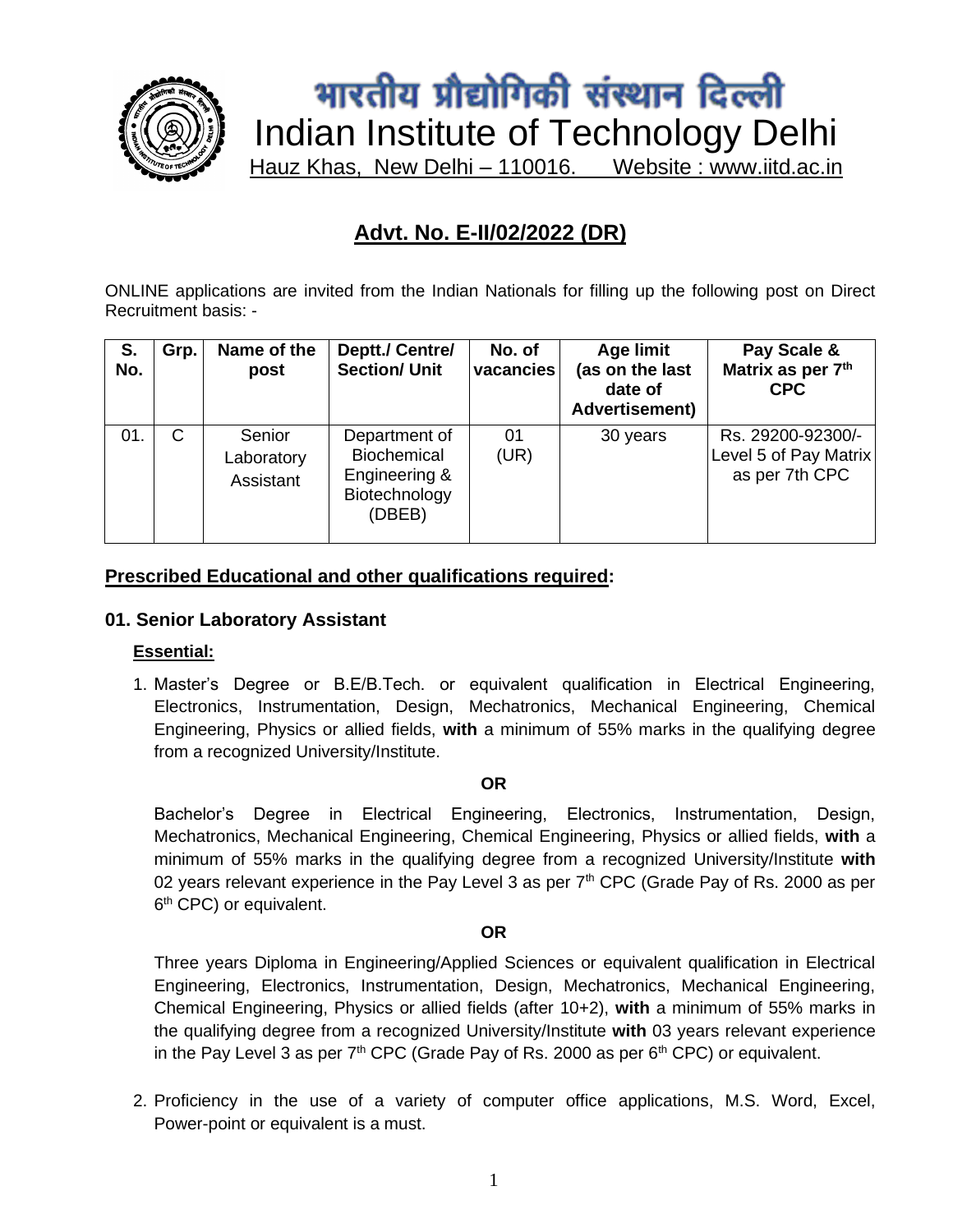#### **Desirable Qualifications:**

The person in this position is expected to fulfil the following responsibilities:

- 1. Develop hardware and software for acquisition, manipulation, and display of real-time data acquired from bioreactors and various analytical instruments.
- 2. Work with UG and PG students on do-it-yourself (DIY) projects involving low-cost fabrication of high-end instrumentation (e.g., automatic samplers, microinjection systems) using papers published in journals such as *Hardware X*.
- 3. Assess cause of breakdown of instruments due to electronic or electrical malfunction, as well as repair them to the extent possible.

It is therefore desirable that the applicant has at least 3 years of hands-on experience in:

- 1. Design of hardware and software for real-time data acquisition using suitable tools, the examples of which include LabVIEW, Raspberry Pi, ATmega microcontrollers, ESP32, etc.
- 2. Mechatronics based design and fabrication/functional prototyping with appropriate digital fabrication techniques, the examples of which include 3D printers, laser cutting, water jet cutting, CNC routers, PCB design and fabrication, etc.

It is also desirable that all applicants come for the written test with a portfolio describing their experience in hardware-software design and mechatronics. Candidates shortlisted for the practical exam will be asked to provide this portfolio before the practical exam begins.

#### **GENERAL INSTRUCTIONS TO NOTE:-**

- 1) Candidates should carefully read the requisite minimum essential qualifications, age and eligibility, experience criteria etc. laid down in the advertisement before applying for this post. Since all the applications will be screened on the basis of data submitted by the candidate in the online application form, the candidates must satisfy themselves of the suitability for the position to which they are applying. If at any stage during the recruitment and selection process, it is found that candidates have furnished false or wrong information, their candidature will be rejected.
- 2) Application once submitted cannot be altered / resubmitted, under any circumstances. Further, no request with respect to making changes in any data/ particulars entered by the candidate in the Online Application will be entertained, once the application is submitted successfully. Applicants should keep all data/details handy before starting submission of online application.
- 3) In addition to the Matrix as per  $7<sup>th</sup>$  CPC as mentioned against the post, the post carrying the usual allowances at par with those admissible under IIT Delhi rules in the corresponding Pay Matrix.
- 4) The minimum qualifying marks each for Written and Trade/Computer Test will be 60%. Only the candidates who will qualify the Written Test will be called for Trade/Computer Test of the selection process. However, actual selection shall depend on the merit over and above this minimum level as determined by the Selection Committee.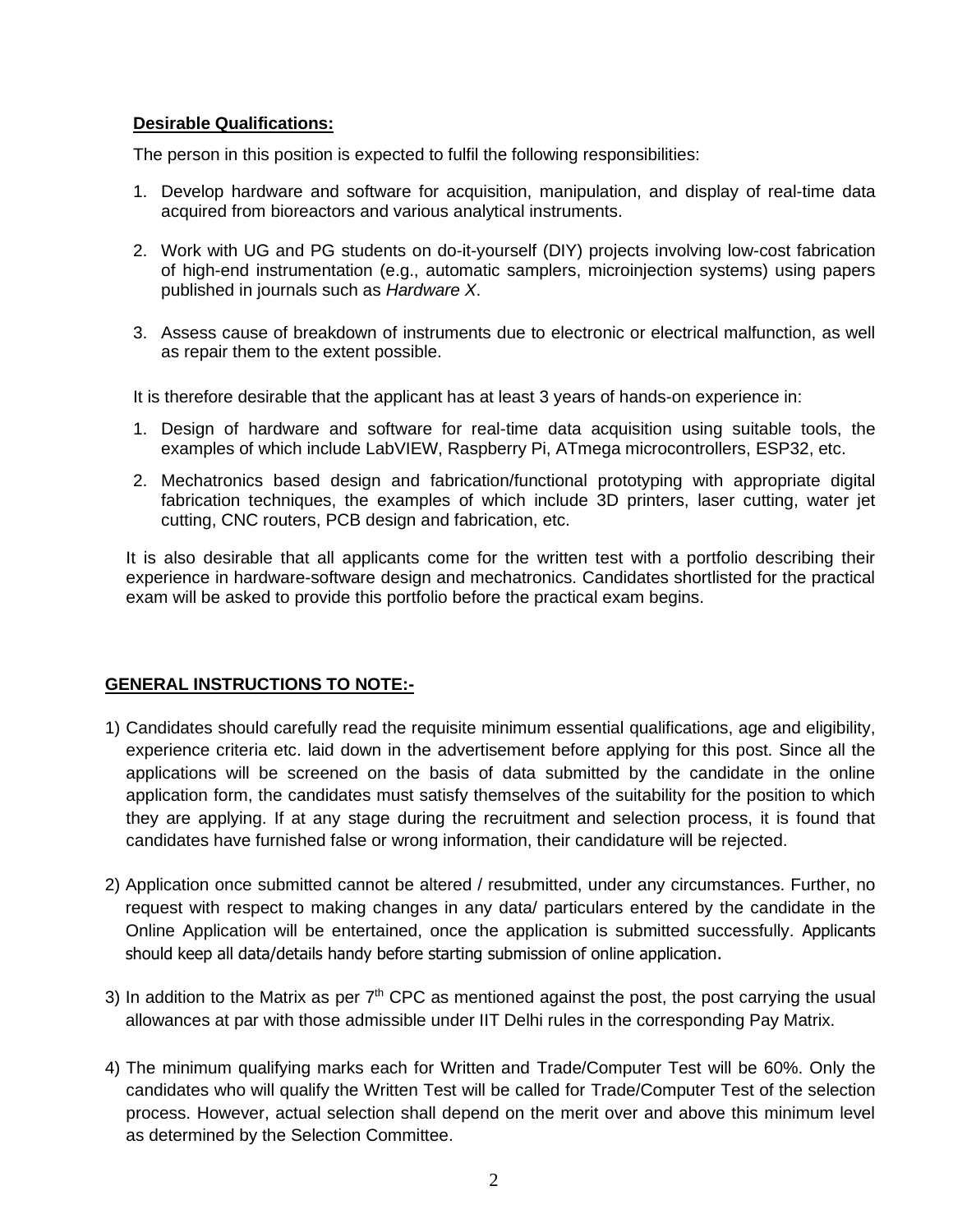- 5) Rs.200/- (Rupees two hundred only) must be paid through the recruitment portal payment gateway. The application is considered as a submitted application only after the payment of fees. The fee once paid will not be refunded or re-adjusted under any circumstances. No fee is required for SC/ST, PwD category & Woman Candidates.
- 6) Fulfillment of qualifications and experience is an essential requirement. The candidate will be called for Written Test / Trade Test / Computer Test, as stated above while progressing ahead in the stage(s) of recruitment / selection, following the standards in general. As stated, where applications received are in excess of the number of posts advertised for the vacant posts, the Scrutiny / Shortlisting Committee may formulate additional criteria for shortlisting, based on academic performance and/ or years of experience of the applicants or it may so decide and the shortlisted applicants will be called for Written Test/ Trade Test / Computer Test and subsequent steps as applicable on qualifying the same as per decision of the Institute.
- 7) IIT Delhi reserves the right to increase or decrease the number of advertised posts at the time of selection. Further, IIT Delhi also reserves the right to fill or NOT to fill any of the posts advertised, in the event or exigency so decided by the Institute.
- 8) In case of any dispute / ambiguity / confusion that may occur in the process of selection, the decision of the Director, IIT Delhi shall be final.
- 9) The Institute may also conduct Written Test / Trade Test/ Computer Test for the shortlisted candidates in a phased manner.
- 10) Age Limit: For employees of IIT's who are educationally qualified can be considered for direct recruitment across the whole IIT system up to a maximum of 50 years of age.
- 11) Outstation candidates called for Written Test/ Trade/Computer Test will be paid  $2<sup>nd</sup>$  Sleeper Class Railway fare from the place of duty/residence to Delhi and back by the shortest route. The reimbursement of admissible amount will be made through transfer to their Bank Account on submission of NEFT details by the concerned candidate, and no cash will be paid on the spot.
- 12) The reservations/ relaxations, if any, and the percentage thereof, for PwD / Ex-servicemen will be as per current Central Govt. Orders.
- 13) The selected candidate will be liable to serve on any of the campus of the IIT Delhi.
- 14) The age of superannuation is 60 years.